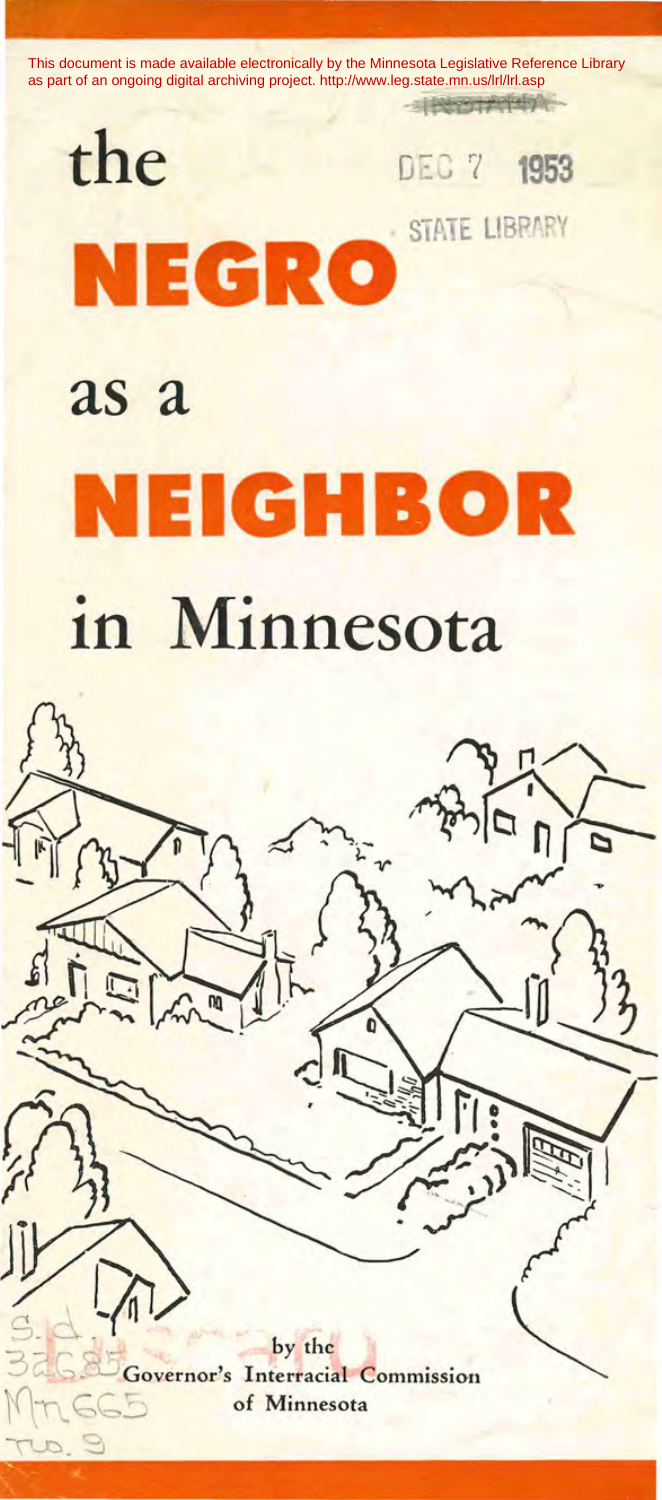# **be it ever so humble** ...

Every good man wants a home. Not just a home, but a suitable home where his wife and children can live in pleasant, safe and healthy surroundings. Furthermore, every American wants some freedom of choice as to the area in which he will live.

#### **WHAT ABOUT THE AMERICAN NEGRO?**

Ambitions, hopes and aspirations know no racial boundaries. Since Negroes are now beginning to receive a larger share of the national income, it is understandable that they, like other Americans, desire a good home-sometimes a new home-in a pleasant neighborhood, near new schools and parkways; they too, want freedom in the selection of the location of their homes.

#### **WHERE DOES HE LIVE NOW?**

With some exceptions, the Negro is forced by the custom of segregation to live in the older and more dilapidated sections of our cities where the houses are old, the rents excessively high, the streets neglected and where there are few trees and little grass. These sections are frequently overcrowded and neglected and offer little incentive for owner improvement.

#### **WHAT DOES HE WANT?**

He wants., first of all, the same privilege that his white fellow citizen enjoys, namely the choice of location for his home insofar as his financial income wiH permit. He may want to be near his church or community center, and then again, he may want to bring up his family in one of the new and improved developments.

He sees white persons, regardless of moral character, moving into the house or neighborhood of their choice and he finds it difficult to understand why the same privilege should be denied him.

# **WHY DO THE WHITE CITIZENS SEGREGATE HIM?**

Some think that shabby housing is a racial trait. Yet the persons who think thus have not seriously examined the facts. Most of the houses the Negro occupies were old and deteriorated when he was permitted to move into them, and now because of segregation, they are overcrowded. An examination will reveal some very attractive houses which have been built and maintained by Negroes against tremendous odds.

Some whites fear that a Negro's entrance into their neighborhood will cause the financial value of their own property to drop, and such charges are often encouraged by a few unprincipled real estate operators. Much however, depends upon the market, and the cause is often panic on the part of the white group who rush to put their property on the market. Sane and thoughtful community discussion and action could prevent such fluctuations in property values.

Ultimately though, many whites object to the Negro because they are unsure of their own social position and therefore they fear that the presence of a Negro in their neighborhood will cause them to lose what they themselves have never obtained.

#### **MORALS AND SEGREGATION**

If you are an American you believe in the American creed. In part it was expressed in these words of the Declaration of Independence. *''We*  hold these truths to be self-evident: that all men are created equal; that they are endowed, by their Creator, with certain unalienable rights; that among these are life, liberty, and the pursuit of happiness." The person who accepts that creed must logically then hold that the Negro's natural right to a home in a good environment is as strong as that of any white American. The same is true in regard to freedom of choice. The white American who acts to bar a Negro from his neighborhood is violating his own creed. Furthermore, apart from morals, but from a purely dollar and cents viewpoint, segregation is not economical since it creates sub-standard housing which in turn increases the cost of fire, police and health protection to all citizens of the community.

### **IS THIS JUST AN IDEAL?**

This nation was founded on ideals, and because people believed in them, they made them work. The ideal of interracial housing is now slowly being realized. In the cities of our state there are some Negroes and some whites living peacefully and quietly on the same street and in the same neighborhood. What a few can do, many can do.

In other fields, what was an ideal yesterday is a reality today. Fifteen years ago, Negroes were barred from many jobs. Today they work side by side with white Americans. Fifteen years ago, Negroes were segregated in the Army and Navy. Today they drill and fight side by side. Fifteen years ago, they were not accepted in the hotels of this state. Today most of the better hotels accept them without question. The barriers in housing will fall in the same way.

#### **THE GOOD MINNESOTA CITIZEN**

To many white persons these paragraphs may be disturbing. Candidly, the expression of these concepts in actual living will be difficult. Yet the real fulfillment of the Ten Commandments has always been difficult, and American society improved only when citizens did the difficult thing.